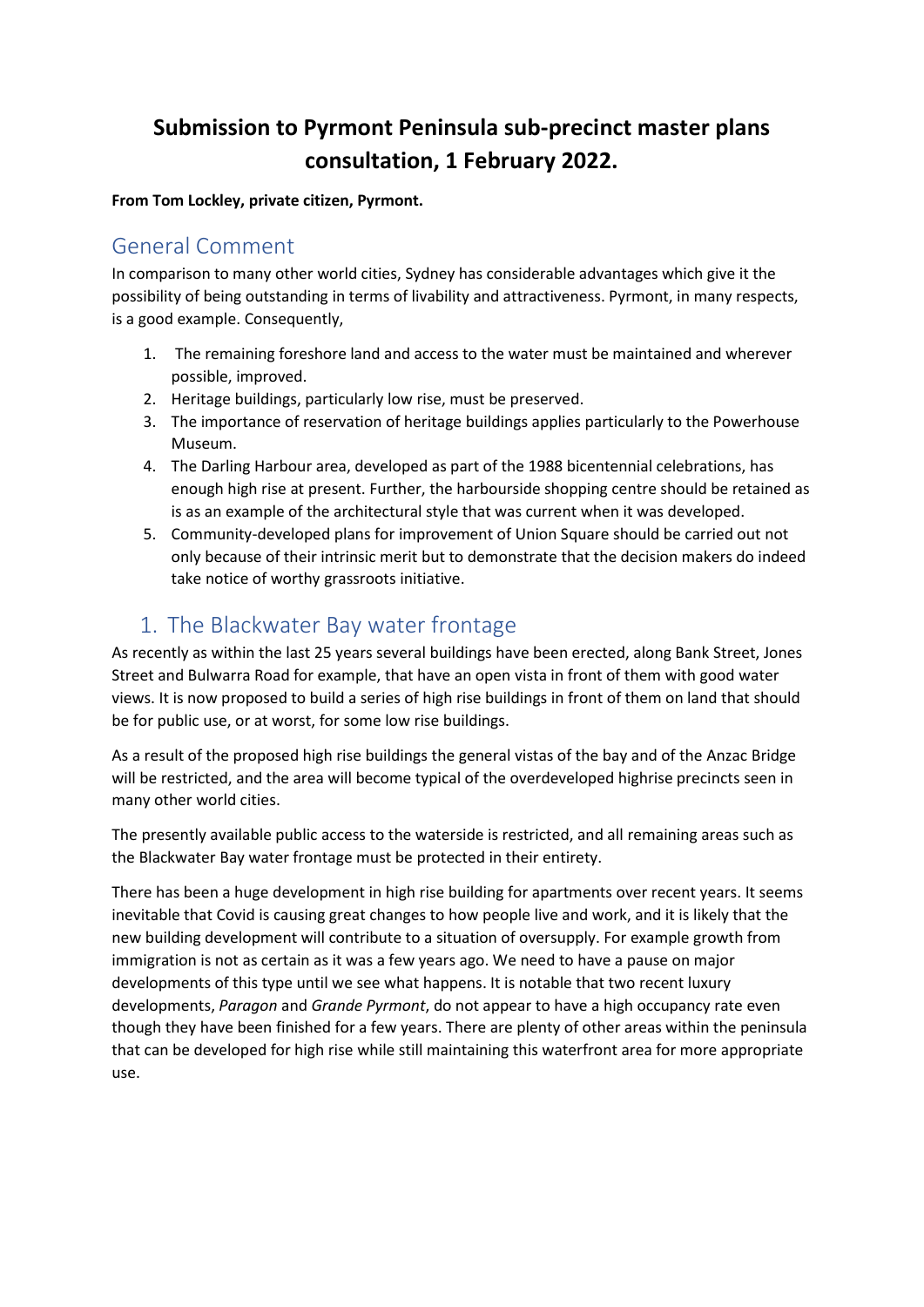## 2. Heritage low rise

All areas listed in *Heritage Planning Context,* section 2 of *Pyrmont Peninsula Place Strategy— Final Report* must be protected. This should be supported by ensuring that neighbouring developments are considered so that the surrounds of these buildings are not canyon-like highrise.

### 3. Powerhouse Museum

The fact that the Powerhouse Museum site is shown as being capable of change is very alarming. The project of moving the Powerhouse Museum to Parramatta, inaugurated in November 2014, has been comprehensively shown to be ill-founded and badly executed. The Government has accepted the fact sheet attached without correction.

# 4. Darling Harbour

This area was developed as a bicentennial project, less than 40 years ago, and already large areas of this development have been destroyed. We saw images of the Darling Square precinct development that gave indications of wide open sunlit spaces but the reality is narrow, permanently shaded lanes among medium-rise buildings.

The last remaining low rise building is the Harbourside Shopping Centre, designed by world famous Australian architect John Andrews. It should be preserved for its intrinsic worth and as an example of architectural forms of the period. Another compelling reason for its retention is that it will impinge on other buildings behind it that were built less than 40 years ago in the expectation that this modern development would have a much longer life

### 5. Union Square

The Friends of the Pyrmont Community Centre have made a submission supporting the redevelopment of Union Square. This is a relatively low-cost project submitted by a group of talented and diverse community people who have worked tirelessly over decades. As their submission says, 'the social and commercial benefits would greatly outweigh the cost of the work'. It should be carried out even if only to demonstrate that the development process does indeed take notice of at least some consultative input.

**Attachment:** Fact sheet re the Powerhouse Museum project. It demonstrates the appalling standard of the planning process and underlines the need for preservation of the precinct and the museum.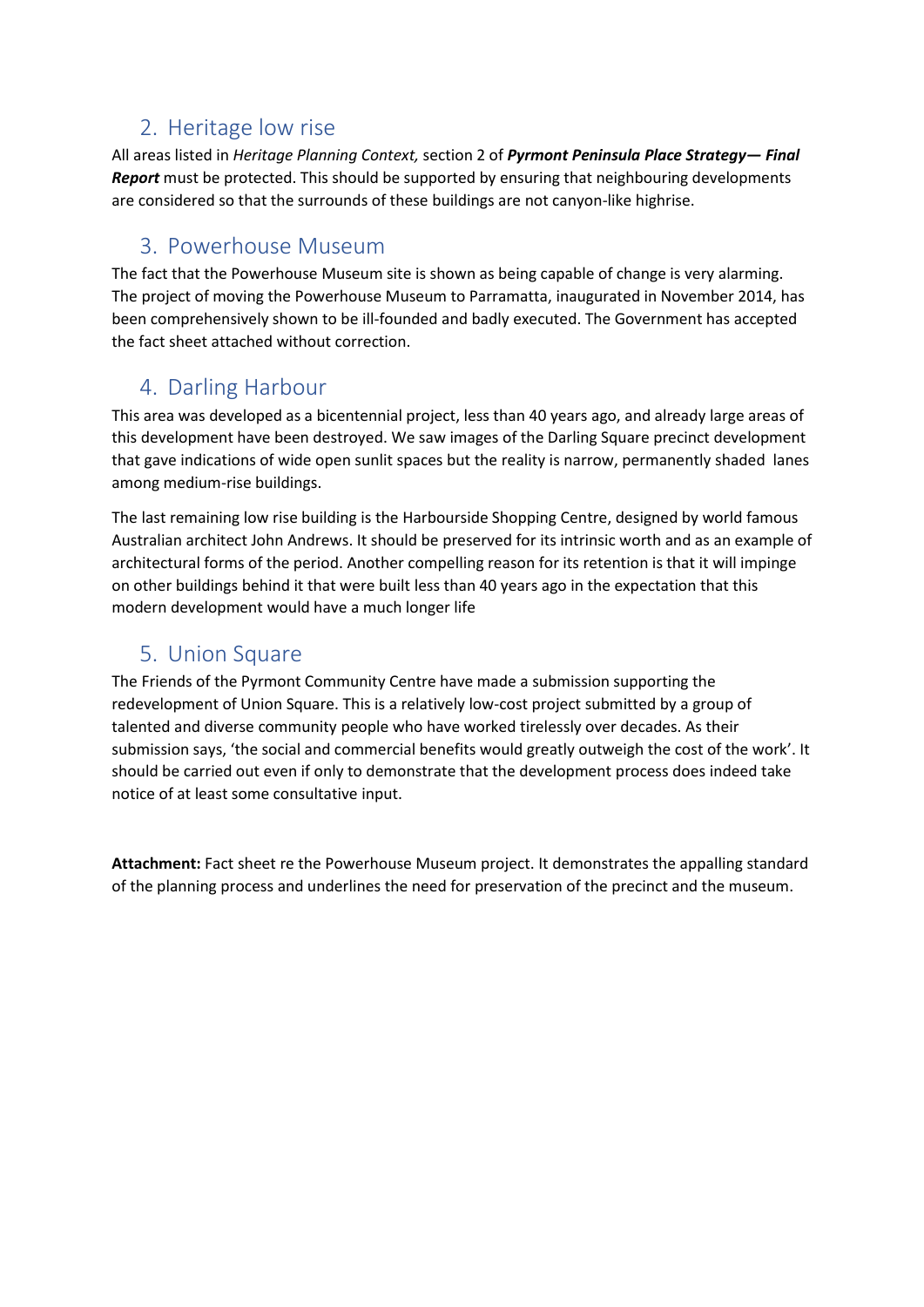#### **Powerhouse Museum 'move' project fact sheet as at 26 January 2022**

This material typically comes from an informal email group that has been functioning since 1 May 2016. Over 100 active members include present and past MAAS employees and volunteers, other Government employees and contractors, a wide range of other people with skills in engineering, architecture and the arts, and general museum members and supporters with many relevant skills and experiences. Volunteers and employees have in the past been ordered to present a favourable view of the 'move' of the museum, and employees feel that if they express dissident views they will be discriminated against for future employment Museum jobs are scarce and highly sought after, so this fear is understandable. Other correspondents who have Government jobs or ties to Government projects have similar concerns. In a rational democracy, such fears should be groundless, but the irrational and arbitrary decision-making that is demonstrated in these submissions cause people to lose confidence in democratic processes.

#### Basic facts, developed 2015-2020

The following FACTS have been proven over the past four years and our first fact sheet was submitted to the Government in August 2017.. No contradictory material has emerged even though they have been brought to the attention of all concerned. On Monday 21 January 2019, for example, the Premier, the Arts Minster and other politicians received, by registered mail and by email, a fact sheet facts, with a covering letter formally requesting comment or refutation, but consistently there has been no response. These matters were also presented in a 1:1 interview with Ms Havilah at PHM at 12 noon on Wednesday 6 November 2019 and she was invited to present any evidence of error in any point. She has not been able to do so, and neither has any Government politician or agency. (It is agreed with Ms Havilah that any communication with her is equivalent to direct communication with the Arts Ministry). This sheet is the latest version and is being presented through the normal channels to INSW, Create Australia and MAAS Museum, requesting that all errors be reported to us, and we undertake to publicise widely any response

Full references supporting each fact are available: check https://powerhousemuseumalliance.com/ or email

**1. The idea of moving the Powerhouse Museum was not researched.** It was an announced political decision in late 2014. CIPMO, Infrastructure NSW and MAAS museum authorities have clearly stated that their actions have resulted from this announced decision, and there was no pre-announcement research into alternative strategies for the laudable objective of improving the cultural facilities of Western Sydney.

#### *'The Powerhouse Museum will move from Ultimo to Parramatta (***Parramatta Advertiser, November 26, 2014 10:35 am)**

**2. People with significant experience and / or academic qualifications in museum work have been almost systematically excluded from decision-making processes.** Trustees 2014-20 have had no such people; no such people were found in an audit of Johnstaff employees who prepared the 2018 Business Case; even the architects and other experts called to the first Inquiry were careful to state that they were responding to detailed briefs provided by the Government and were not asked for an assessment of the project; there were no such people involved in the architectural work of the 2019-20 design competition; in the released SO52 documents no such people figured among addresses involved in the planning. We have been able to document only a few hours of consultation with any such people during the entire process.

**3. There was has been no consultation with stakeholders about the basic 'move' idea**. Even the trustees of the museum and Parramatta Council learnt of the idea from reading about it in the newspapers. Throughout the whole process persons with significant museum qualifications and experience have been excluded from decision-making: there remain no such people among the trustees, none in the design process for the Parramatta building, and we have found none among the Department of Premier and Cabinet and other Government instrumentalities with carriage of the project. We have found no suitably qualified persons in such firms as Johnstaff and ARUP, who have done much of the work preparing the various Business Cases.

**4. This state of affairs has continued**: There has never been any later consultation or research into alternatives to moving the Powerhouse Museum to the site chosen by the Government in Parramatta. Sham consultations since mid-2017 have typivslly consisted of asking people what they wanted to see in the new museums and asking for suggestions about the use of the Ultimo site. Another strategy for mock consultation is selection of responses to suit the result required by the Government.

**5. 'Moving' the Powerhouse is a very bad idea**. Of all possible projects for enhancing the cultural facilities of Western Sydney, it is hard to find one that is more expensive, more destructive and more inefficient: The largest objects have to be the last out of Ultimo and the first into any new building at Parramatta, with consequent massive costs for storage and transit. There will be a considerable resultant time delay, unnecessary with almost any other project. The specially strengthened floors (for supporting heavy exhibits) and ceiling (for suspending aircraft and other similar items), as well as the extensive steam reticulation network, will be wasted at Ultimo and have to be replicated at considerable cost at Parramatta.

This process wastes, at the very least, some hundreds of millions of dollars above what would be required for any other cultural / educational project.

**6. The magnificent soaring galleries of the existing building cannot be replicated in Parramatta** within the proposed new building. The proposed site is smaller than the Ultimo site, and even now we are not clear on how much commercial non